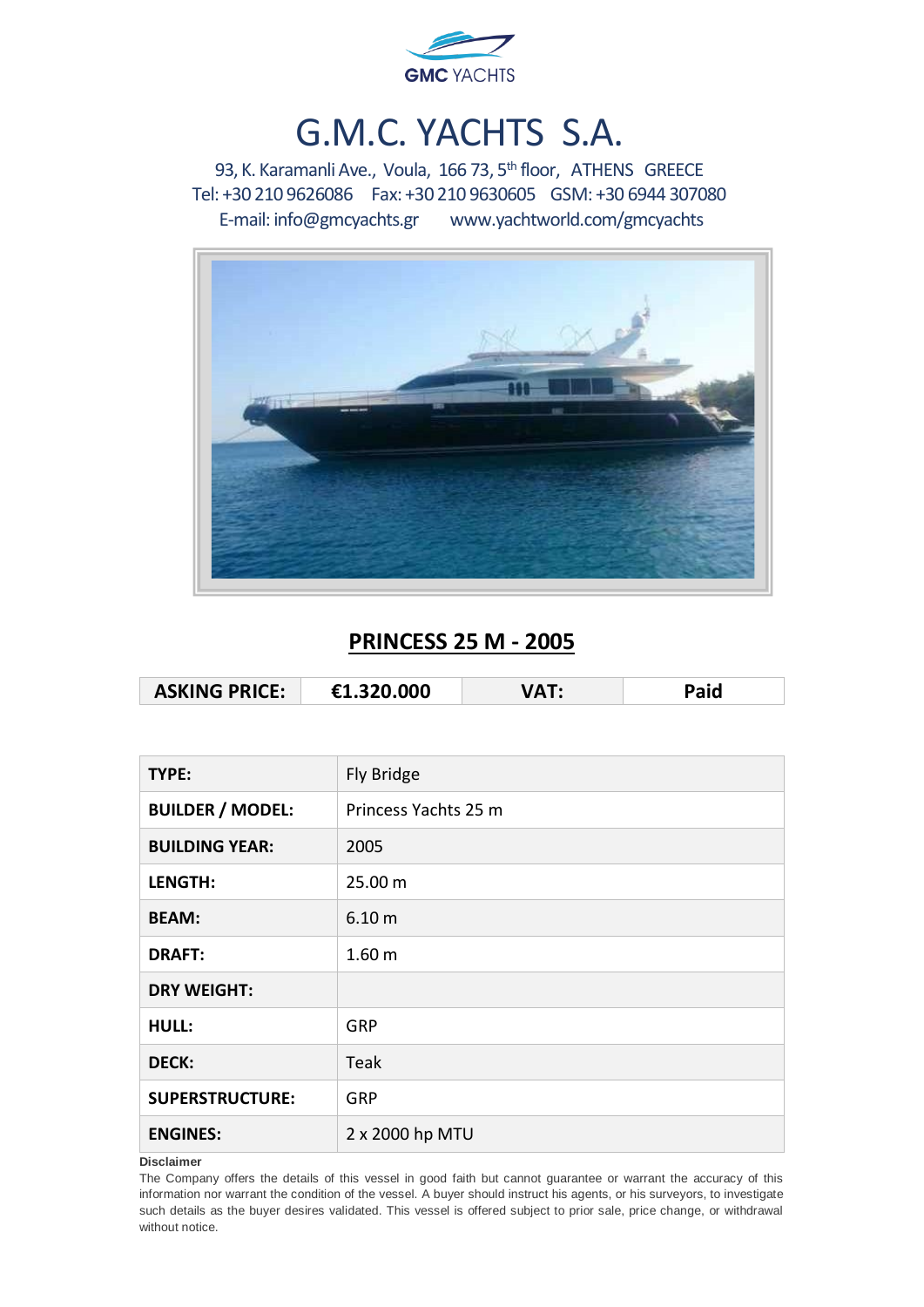

# G.M.C. YACHTS S.A.

93, K. Karamanli Ave., Voula, 166 73, 5<sup>th</sup> floor, ATHENS GREECE Tel: +30 210 9626086 Fax: +30 210 9630605 GSM: +30 6944 307080 E-mail[: info@gmcyachts.gr](mailto:info@gmcyachts.gr) [www.yachtworld.com/gmcyachts](http://www.yachtworld.com/gmcyachts)

| <b>ENGINE HOURS:</b>    | 0 (W6 2021)                                                                                                                                                                                                                                                                                                                                                                                                                                                                                                                                                                                                                                                                                                                                                                                                                                                                                                                                                                     |
|-------------------------|---------------------------------------------------------------------------------------------------------------------------------------------------------------------------------------------------------------------------------------------------------------------------------------------------------------------------------------------------------------------------------------------------------------------------------------------------------------------------------------------------------------------------------------------------------------------------------------------------------------------------------------------------------------------------------------------------------------------------------------------------------------------------------------------------------------------------------------------------------------------------------------------------------------------------------------------------------------------------------|
| <b>TRANSMISSION:</b>    | Shaft drive                                                                                                                                                                                                                                                                                                                                                                                                                                                                                                                                                                                                                                                                                                                                                                                                                                                                                                                                                                     |
| <b>CRUISING SPEED:</b>  | 27 knots                                                                                                                                                                                                                                                                                                                                                                                                                                                                                                                                                                                                                                                                                                                                                                                                                                                                                                                                                                        |
| <b>MAXIMUM SPEED:</b>   | 32 knots                                                                                                                                                                                                                                                                                                                                                                                                                                                                                                                                                                                                                                                                                                                                                                                                                                                                                                                                                                        |
| <b>CONSUMPTION:</b>     |                                                                                                                                                                                                                                                                                                                                                                                                                                                                                                                                                                                                                                                                                                                                                                                                                                                                                                                                                                                 |
| <b>GENERATORS:</b>      | 2 x 25 kW ONAN                                                                                                                                                                                                                                                                                                                                                                                                                                                                                                                                                                                                                                                                                                                                                                                                                                                                                                                                                                  |
| <b>GENERATOR HOURS:</b> | 7280 / 6330                                                                                                                                                                                                                                                                                                                                                                                                                                                                                                                                                                                                                                                                                                                                                                                                                                                                                                                                                                     |
| <b>FUEL CAPACITY:</b>   | 8.400 lt                                                                                                                                                                                                                                                                                                                                                                                                                                                                                                                                                                                                                                                                                                                                                                                                                                                                                                                                                                        |
| <b>WATER CAPACITY:</b>  | 1.000 lt                                                                                                                                                                                                                                                                                                                                                                                                                                                                                                                                                                                                                                                                                                                                                                                                                                                                                                                                                                        |
| <b>GREY WATER:</b>      | 1.000 lt                                                                                                                                                                                                                                                                                                                                                                                                                                                                                                                                                                                                                                                                                                                                                                                                                                                                                                                                                                        |
| <b>ACCOMMODATION:</b>   | 4 Guest cabins (2 double / 2 twin with pullman bed) (10<br>guests) / $4$ WC + 1 day WC<br>2 Crew cabins (4 crew) / 1 WC                                                                                                                                                                                                                                                                                                                                                                                                                                                                                                                                                                                                                                                                                                                                                                                                                                                         |
| <b>LOCATION:</b>        | Greece                                                                                                                                                                                                                                                                                                                                                                                                                                                                                                                                                                                                                                                                                                                                                                                                                                                                                                                                                                          |
| <b>FLAG:</b>            | United Kingdom                                                                                                                                                                                                                                                                                                                                                                                                                                                                                                                                                                                                                                                                                                                                                                                                                                                                                                                                                                  |
| <b>EQUIPMENT:</b>       | 2 Windlasses - 2 Winches - Bimini - Cover - Hydraulic<br>gangway - Crane on fly - Hydraulic garage door - Side<br>door - Third control station - Satellite KVH - Radio/CD<br>player - DVD player - Home cinema - LCD TV -<br>Refrigerators in galley/saloon/fly bridge/master cabin -<br>Freezer - Ice maker - Miele ceramic plates - Miele oven<br>- Barbeque - Dishwasher - Trash compactor - Washing<br>machine - Dryer - Microwave - Water maker 250 lt/hr -<br>Battery charger - Inverter - Trim tabs - Electronic<br>engine controls - Bow thruster - Stern thruster -<br>Hydraulic steering - Tender 4.60 m with 60 hp Yamaha<br>outboard engine - 2 VHF Simrad - 3 GPS chart plotter<br>Navnet - 1 Radar Furuno - 2 Depthsounders Raymarine<br>ST60 - 2 Autopilots Raymerine ST6001 - 2 Speed<br>indicators Raymarine - 2 Multifunctional displays<br>Raymarine - 1 CCTV - 2 Chain counters - Electric<br>searchlight ACR - 1 GPS chart plotter Furuno in crew<br>cabin |

### **Disclaimer**

The Company offers the details of this vessel in good faith but cannot guarantee or warrant the accuracy of this information nor warrant the condition of the vessel. A buyer should instruct his agents, or his surveyors, to investigate such details as the buyer desires validated. This vessel is offered subject to prior sale, price change, or withdrawal without notice.